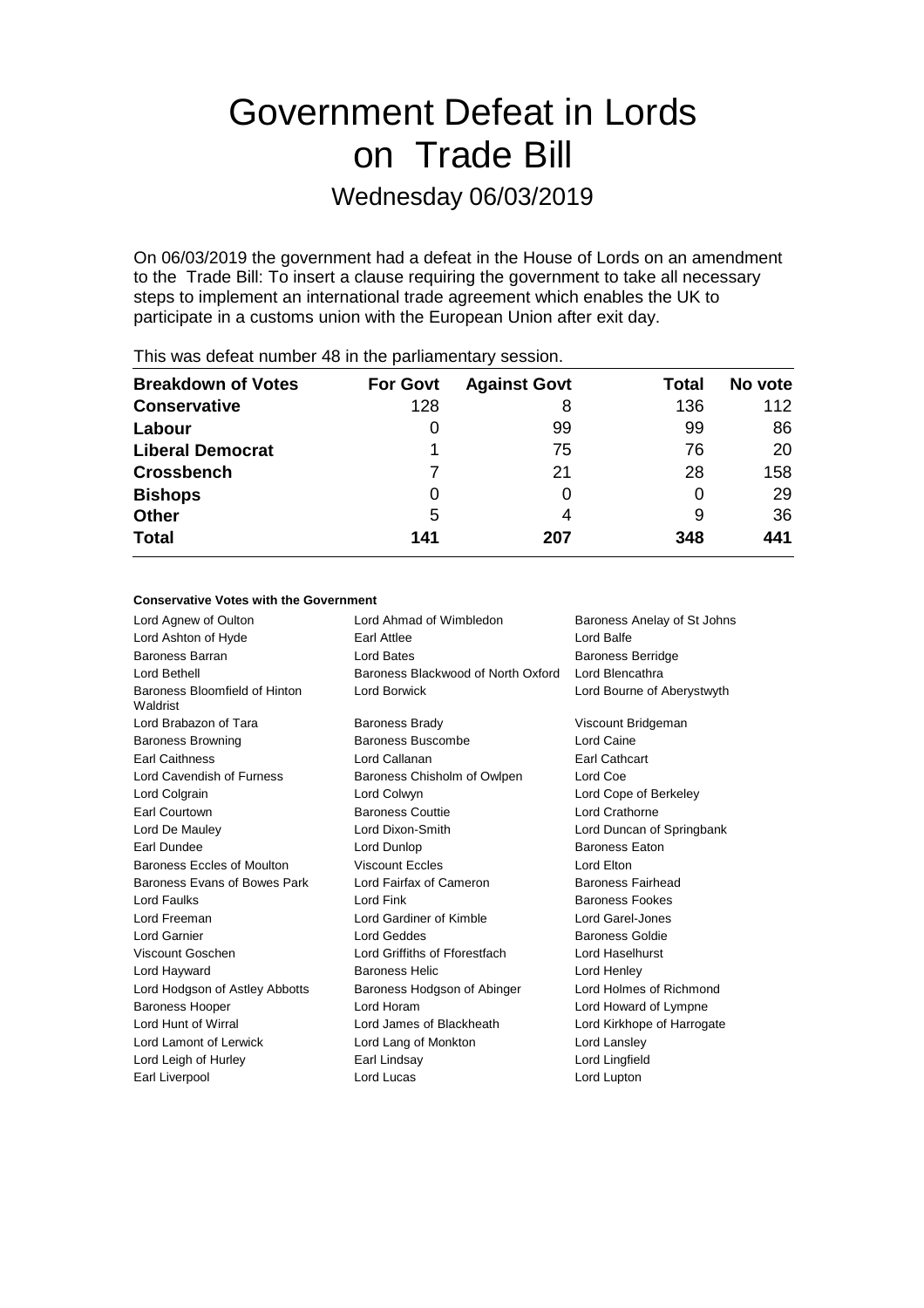**Conservative Votes against the Government** Lord MacGregor of Pulham Market Lord Mackay of Clashfern Lord Magan of Castletown Baroness Manzoor Lord Marlesford Lord McInnes of Kilwinning Baroness Meyer **Baroness Mone** Baroness Mone **Duke of Montrose** Lord Naseby Lord Nash Baroness Neville-Jones Baroness Neville-Rolfe Baroness Nicholson of Winterbourne Baroness Noakes Lord O'Shaughnessy **Baroness Pidding** Lord Polak Lord Popat Lord Porter of Spalding Lord Randall of Uxbridge Lord Reay Baroness Redfern Lord Ribeiro Viscount Ridley Lord Risby Lord Robathan Baroness Scott of Bybrook Baroness Seccombe Lord Selkirk of Douglas Lord Sherbourne of Didsbury Lord Shinkwin Lord Smith of Hindhead Baroness Stedman-Scott Baroness Stroud Baroness Sugg Lord Taylor of Holbeach Lord Tebbit Lord Trefgarne Viscount Trenchard **Lord True** Lord True **Baroness** Vere of Norbiton Lord Wakeham Lord Wasserman Lord Wei Baroness Wilcox **Baroness Williams of Trafford** Baroness Wyld Lord Young of Cookham Viscount Younger of Leckie

Baroness Wheatcroft **Lord Willetts** 

Baroness Altmann Lord Cooper of Windrush Lord Deben Viscount Hailsham Lord Northbrook Lord Tugendhat

### **Labour Votes with the Government**

#### **Labour Votes against the Government**

Baroness Armstrong of Hill Top Baroness Bakewell **Baroness Lord Berkeley** Lord Bradley **Lord Bragg Lord Bragg Lord Brooke of Alverthorpe** Lord Brookman Lord Browne of Ladyton Baroness Bryan of Partick Lord Campbell-Savours Lord Carter of Coles Lord Cashman Baroness Chakrabarti **Lord Collins of Highbury** Baroness Corston Baroness Crawley Lord Cunningham of Felling Lord Davies of Oldham Lord Davies of Stamford **Baroness Donaghy Baroness Donaghy** Lord Donoughue Baroness Drake Lord Dubs Lord Dubs Lord Elder Lord Faulkner of Worcester Lord Foulkes of Cumnock Baroness Gale Lord Giddens **Baroness Golding Community** Lord Goldsmith Lord Grantchester Lord Hain Lord Harris of Haringey Lord Haskel **Lord Haworth Baroness Hayter of Kentish Town** Baroness Healy of Primrose Hill Baroness Henig Controller Lord Hollick Lord Hughes of Woodside Lord Hunt of Kings Heath Baroness Jones of Whitchurch Lord Jones Lord Judd Baroness Kennedy of Cradley Lord Kennedy of Southwark Baroness Kingsmill Lord Kinnock Baroness Kinnock of Holyhead Baroness Lawrence of Clarendon Lord Lea of Crondall Lord Liddle Lord Livermore Lord MacKenzie of Culkein Lord Mandelson Lord Maxton Lord McAvoy Baroness McIntosh of Hudnall Lord McKenzie of Luton Lord McNicol of West Kilbride Lord Monks Lord Morgan Lord Morris of Handsworth Lord Morris of Aberavon Lord Murphy of Torfaen Lord O'Neill of Clackmannan Baroness Osamor **Baroness Pitkeathley Lord Prescott** Lord Puttnam **Baroness Quin** Baroness Quin Baroness Rebuck Lord Reid of Cardowan Lord Rooker Lord Sawyer Baroness Sherlock Viscount Simon Lord Snape Lord Soley Lord Stevenson of Balmacara Lord Stone of Blackheath Baroness Symons of Vernham Dean Baroness Thornton Lord Tomlinson Lord Touhig **Lord Triesman** Lord Triesman **Lord Tunnicliffe** 

Lord Adonis Lord Anderson of Swansea Baroness Andrews Lord Watson of Invergowrie **Baroness Wheeler** Baroness Whitaker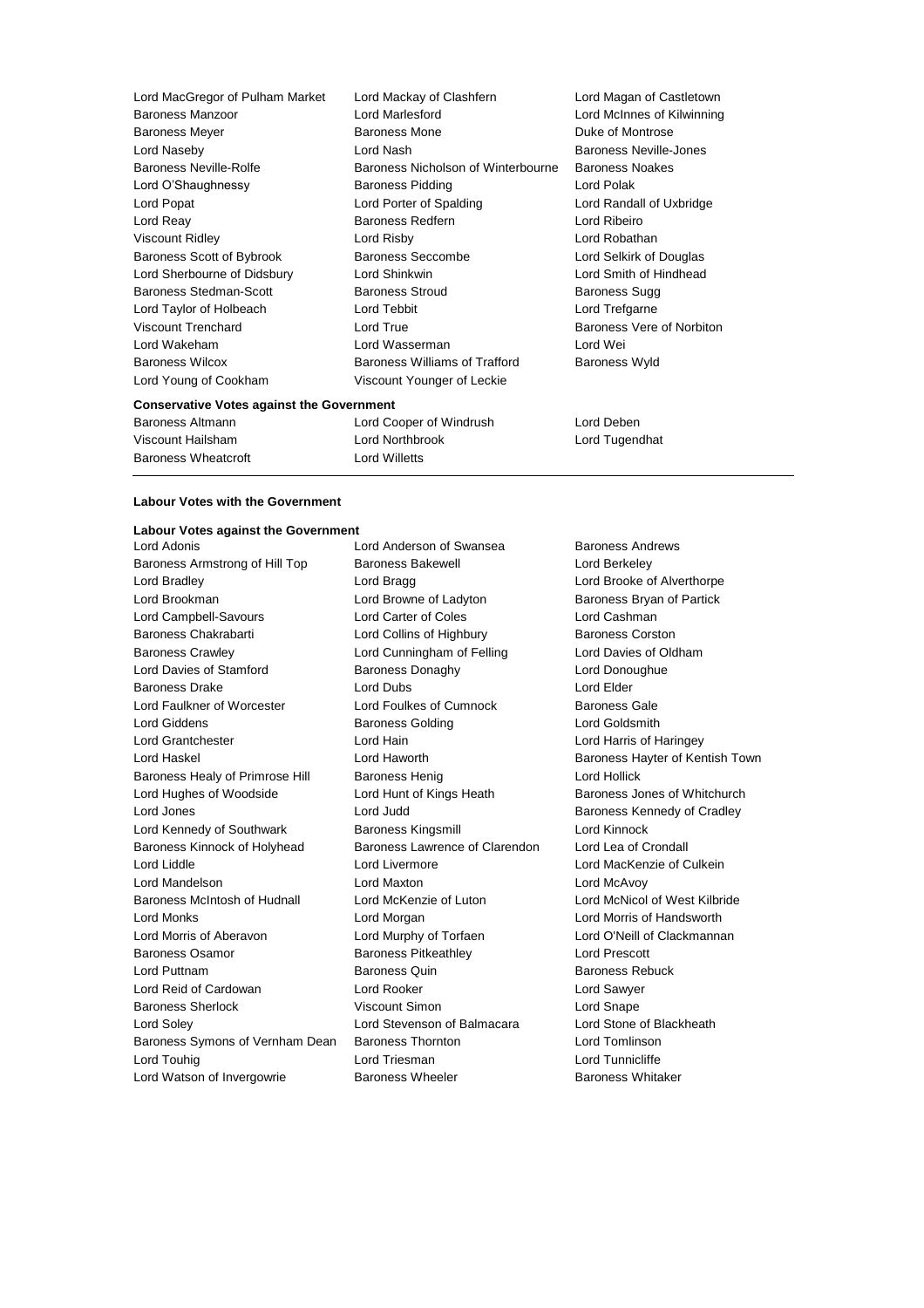#### **Liberal Democrat Votes with the Government** Baroness Falkner of Margravine

| <b>Daronoso</b> r antrior or margravino       |                                                 |                                               |  |
|-----------------------------------------------|-------------------------------------------------|-----------------------------------------------|--|
| Liberal Democrat Votes against the Government |                                                 |                                               |  |
| Lord Addington                                | <b>Lord Alderdice</b>                           | Baroness Bakewell of Hardington<br>Mandeville |  |
| <b>Baroness Barker</b>                        | Lord Beith                                      | Baroness Benjamin                             |  |
| Baroness Bonham-Carter of Yarnbury            | Baroness Bowles of Berkhamsted                  | <b>Baroness Brinton</b>                       |  |
| Lord Bruce of Bennachie                       | Lord Burnett                                    | <b>Baroness Burt of Solihull</b>              |  |
| Lord Campbell of Pittenweem                   | Lord Clement-Jones<br>Lord Chidgey              |                                               |  |
| Lord Dholakia                                 | <b>Baroness Doocey</b><br>Baroness Featherstone |                                               |  |
| Lord Foster of Bath                           | Lord Fox<br>Baroness Garden of Frognal          |                                               |  |
| Lord German                                   | Lord Goddard of Stockport                       | <b>Baroness Grender</b>                       |  |
| <b>Baroness Hamwee</b>                        | Baroness Harris of Richmond                     | <b>Baroness Humphreys</b>                     |  |
| Lord Hussain                                  | Baroness Hussein-Ece                            | Baroness Janke                                |  |
| <b>Baroness Jolly</b>                         | Lord Jones of Cheltenham                        | Baroness Kramer                               |  |
| Lord Lee of Trafford                          | <b>Baroness Maddock</b>                         | Lord McNally                                  |  |
| Baroness Miller of Chilthorne Domer           | Lord Newby                                      | <b>Baroness Northover</b>                     |  |
| Lord Oates                                    | Lord Paddick                                    | Lord Palmer of Childs Hill                    |  |
| <b>Baroness Parminter</b>                     | <b>Baroness Pinnock</b>                         | Lord Purvis of Tweed                          |  |
| Lord Razzall                                  | Lord Redesdale                                  | Lord Rennard                                  |  |
| Lord Roberts of Llandudno                     | Lord Rodgers of Quarry Bank                     | Baroness Scott of Needham Market              |  |
| Lord Scriven                                  | Lord Sharkey                                    | Baroness Sheehan                              |  |
| Lord Shipley                                  | Lord Shutt of Greetland                         | Baroness Smith of Newnham                     |  |
| Lord Stephen                                  | Lord Stoneham of Droxford                       | Lord Storey                                   |  |
| Lord Strasburger                              | Lord Taverne                                    | Lord Teverson                                 |  |
| Lord Thomas of Gresford                       | <b>Baroness Thornhill</b>                       | Lord Tope                                     |  |
| Lord Tyler                                    | Baroness Tyler of Enfield                       | Lord Vallance of Tummel                       |  |
| Lord Verjee                                   | Lord Wallace of Saltaire                        | Lord Wallace of Tankerness                    |  |
| <b>Baroness Walmsley</b>                      | Lord Willis of Knaresborough                    | Lord Wrigglesworth                            |  |
|                                               |                                                 |                                               |  |

#### **Crossbench Votes with the Government**

| Lord Bew                                       | Viscount Craigavon       | Lord Greenway                   |
|------------------------------------------------|--------------------------|---------------------------------|
| Lord Kakkar                                    | Lord Mawson              | Lord Patel                      |
| Lord Trevethin and Oaksey                      |                          |                                 |
| <b>Crossbench Votes against the Government</b> |                          |                                 |
| Lord Alton of Liverpool                        | Lord Anderson of Ipswich | Lord Bilimoria                  |
| Lord Butler of Brockwell                       | Lord Curry of Kirkharle  | Baroness Finlay of Llandaff     |
| Baroness Grey-Thompson                         | Lord Hannay of Chiswick  | Baroness Hayman                 |
| Lord Hennessy of Nympsfield                    | Lord Hope of Craighead   | Baroness Howe of Idlicote       |
| Lord Kerr of Kinlochard                        | Lord Kerslake            | Lord Macpherson of Earl's Court |
| Baroness Masham of Ilton                       | Baroness Meacher         | Lord Pannick                    |
| Duke of Somerset                               | Lord Warner              | Viscount Waverley               |

#### **Bishop Votes with the Government**

**Bishop Votes against the Government**

#### **Other Votes with the Government**

Lord Browne of Belmont Lord Hay of Ballyore Lord Morrow Lord Rogan **Baroness Stowell of Beeston**